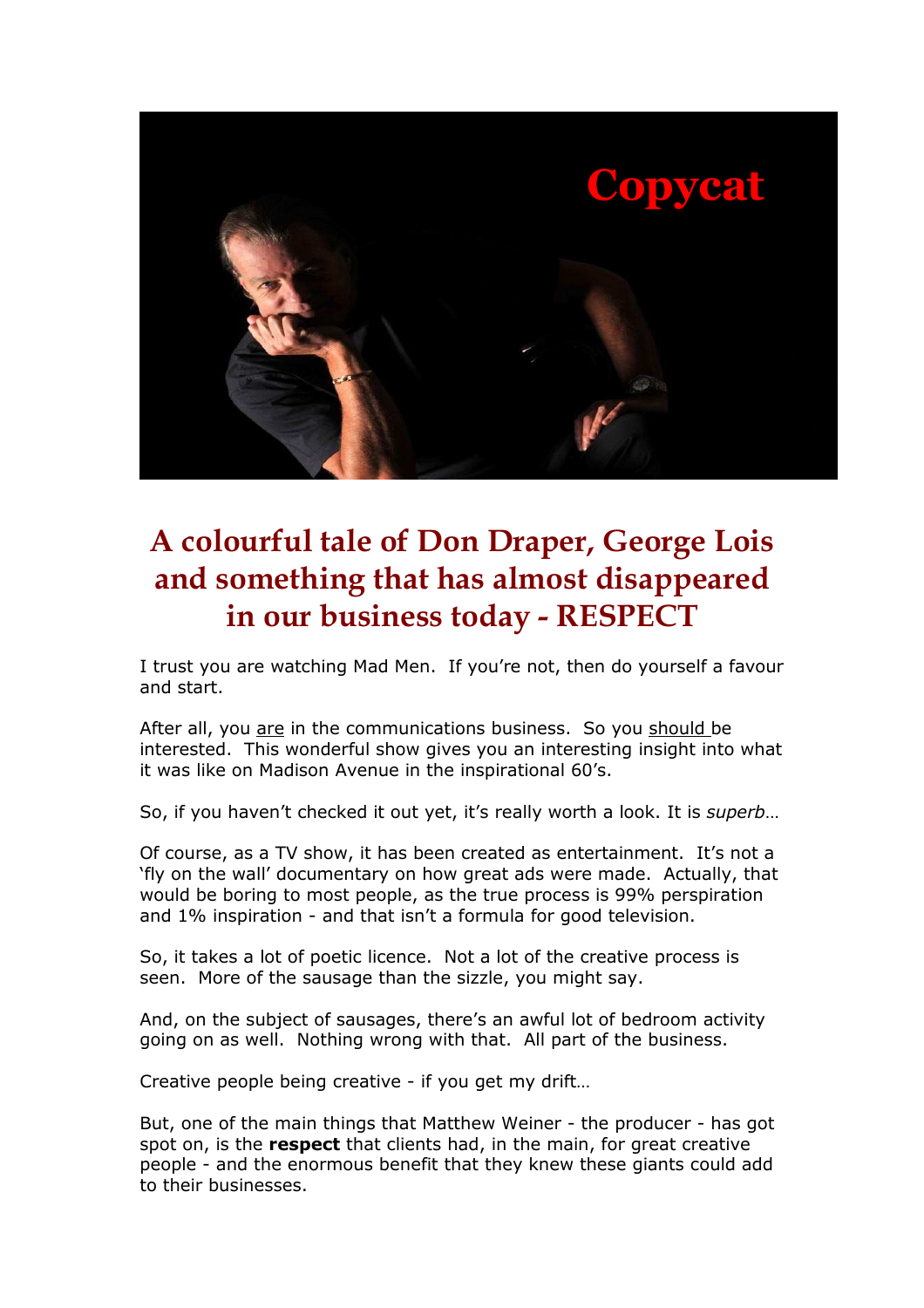**Respect.** Remember that? Sadly, it's now almost a forgotten word in our business.

In the series, Don Draper, the CD of the fictitious agency Sterling Cooper, enjoys one of the highest reputations around. Clients wanted him to work for them. They wanted his inspiration and his creative brilliance.

They **respected** his talent and his genius. That was the way it was back then. And it was for a simple reason. Clients knew that by employing talent like Don's, it would help them sell more of their products. A hell of a lot more.

Which is what the clients wanted. Funnily enough, it's the same thing clients want today. Now isn't that strange?

But in the show, Don does not suffer fools gladly. And more power to him for that. He is aware that he knows more about selling than his clients do. So, he is right to expect the work he produces, to be **respected** and, by and large, accepted by them.

A lot of the great creative people and top copywriters over the years were like that. They were strong characters, who took no prisoners.

Bill Jayme - the greatest DM copywriter ever to walk the earth in my view - was out at lunch once with a client.

Over lunch, he presented the creative and copy for a new direct mail pack. The client looked at it - and starting picking flies out of it. Bill took another pull on his drink and said nothing, while this rather outrageous critique was taking place.

The client kept wittering on about this - and that - and pointing at stuff on the creative. Bill got up. He picked up the client's glass of red wine and calmly poured it all over him, then left the restaurant, grabbed a cab and went back to the office.

It simply had to be done. Bill was a genius. The client was not...

Anyway, in one recent episode of Mad Men, a similar situation arose. Don Draper presented some great work to a client, whose company had been suffering from low sales and poor performance levels.

The reason why, in Don and his team's opinion, was down to the client's boring, pedestrian ads, that were more interested in a brand look and feel, than the vital aspect of selling product.

Don switched that around and presented a number of ballsy, benefit-laden ads that would sell product. His creative was all about the benefits of the company's products to the potential customer, not the features of the product or the brand 'look'.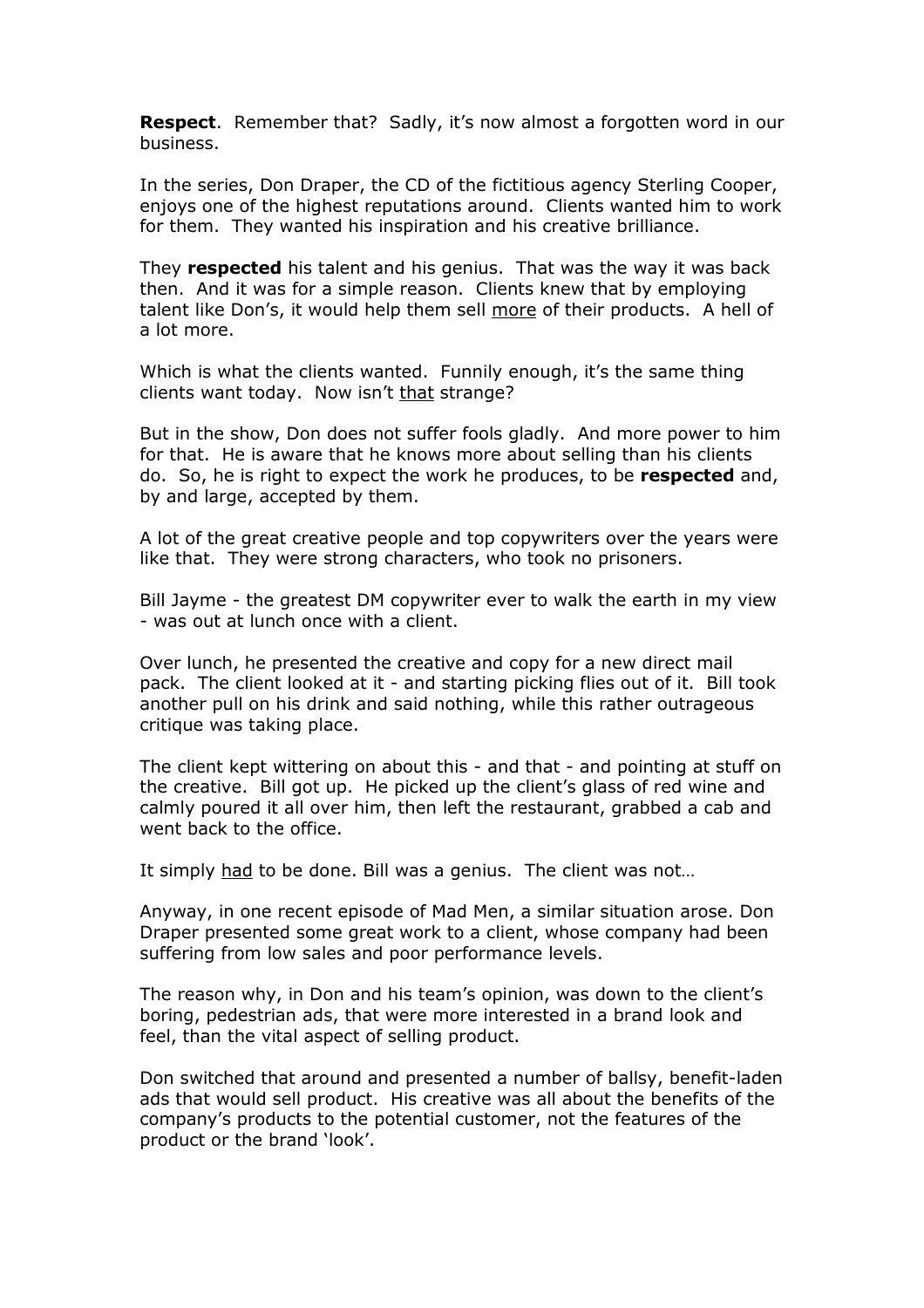The client team just looked at each other. The MD said: *"that's not the way we present ourselves. That's not our brand image. Our consumers will be confused"* 

Don calmly explained why these ads needed to run. He reminded the client that the 'rubbish' they were running at that time, had failed. Sales were at an all-time low.

*"Customers aren't confused",* said Don in his presentation. *"They are disinterested. And it is resulting in your sales going through the floor".*

*"Your poor advertising is the main reason. It is truly awful",* he said. *"And that's why you are here, talking to us…"*

The client once again stated his dislike of the ads, because they were *"too off-brand and a bit too 'salesy' for a brand like us…"* 

*"Get out!"* Don screamed - and threw the ads at the client. *"And don't come back. You have totally wasted our time".* 

Funnily enough, I did the same to a client recently. Not exactly in the same way, but the end product was the same. I felt really good about it too.

It needed to be said. They were wasting my time. Not any more…

Today in our business, there are too many time wasters. Too many penny-pinchers. But frighteningly, one particular group are the worst of all.

Clients who think they are creative and can write copy.

Every one of you reading this, who creates and writes for a living, know the type of people I mean. You will all be having issues with them.

And it drives you mad, doesn't it?

I have to tell you this. In this business right now, there are very few clients that have the faintest idea about creative. And copy? Well, don't even get me started…

Yet most clients would disagree. They fancy themselves. A retail client of mine would regularly include scribbled layouts with the brief. "I'd like it to look like this", he'd say…

On one occasion, I had to leave the office and walk around the block when I got a particular brief with this childish drawing, otherwise I would have called him and said something colourful I might have regretted.

I would ask you this. Would he go to a garage when he wants his car serviced and tell the mechanic how to do it? Of course not.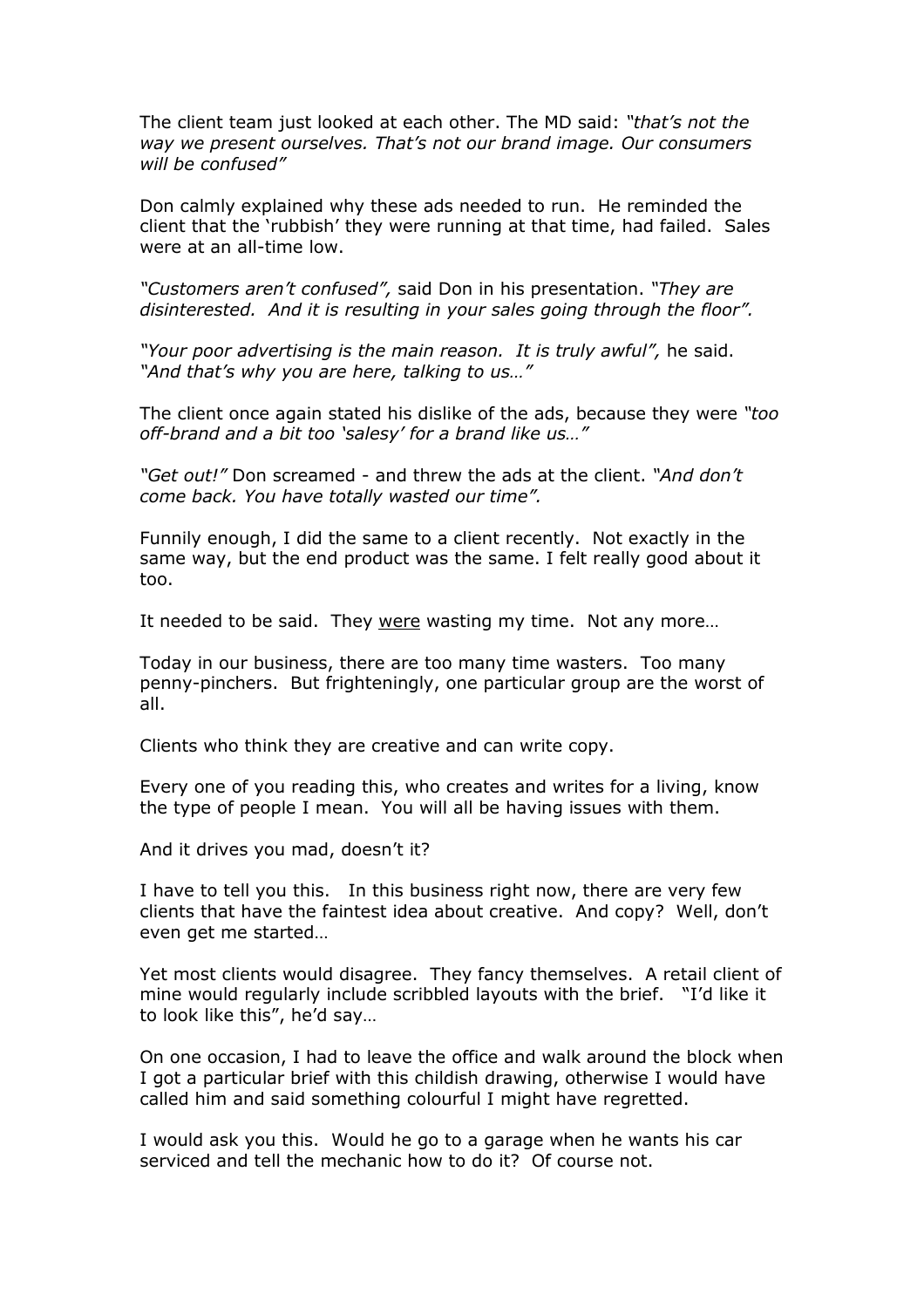Would he go into the cockpit of a plane he is travelling on - and give the pilot instructions? No he wouldn't.

Yet, he feels that it's OK to tell a creative person how he wants an ad to look, or why he would like the copy to be like this – or that.

The whole thing is total madness. Dog and bark yourself come to mind…

Lack of **respect** comes to mind, too. Anyway, I digress. Back to Mad Men.

Not everyone thinks the series is quite as good as I do. In fact, advertising legend George Lois thinks it's quite the opposite.

*"Everyone says it's a fun show, but I think it's total bullshit"* he said in recent interview I read.



*George Lois is the only person in the world inducted into The Art Directors Hall of Fame, The One Club Creative Hall of Fame, with Lifetime Achievement Awards from the American Institute of Graphic Arts, The Herb Lubalin Award (Society of Publication Designers), a subject of the Master Series at the School of Visual Arts, and a recipient of The 2013 Clio Lifetime Achievement Award.*

George is 80 years old now, but he's still as feisty and opinionated as ever. Long may he thrive…

I *love* him. And his work. He is a *giant* in our business. I show some of his stunning work in my Masterclasses around the world.

He is one of the true *greats.* Read his books. They are superb.

George produced award-winning work for literally hundreds of iconic brands over many decades. These included American Airlines, Xerox, ESPN, *TIME* magazine and many, many more.

My particular favourite is the Wolfschmidt Vodka ads which featured the bottle talking to an orange and a tomato.

Google them. They are stunning bits of work.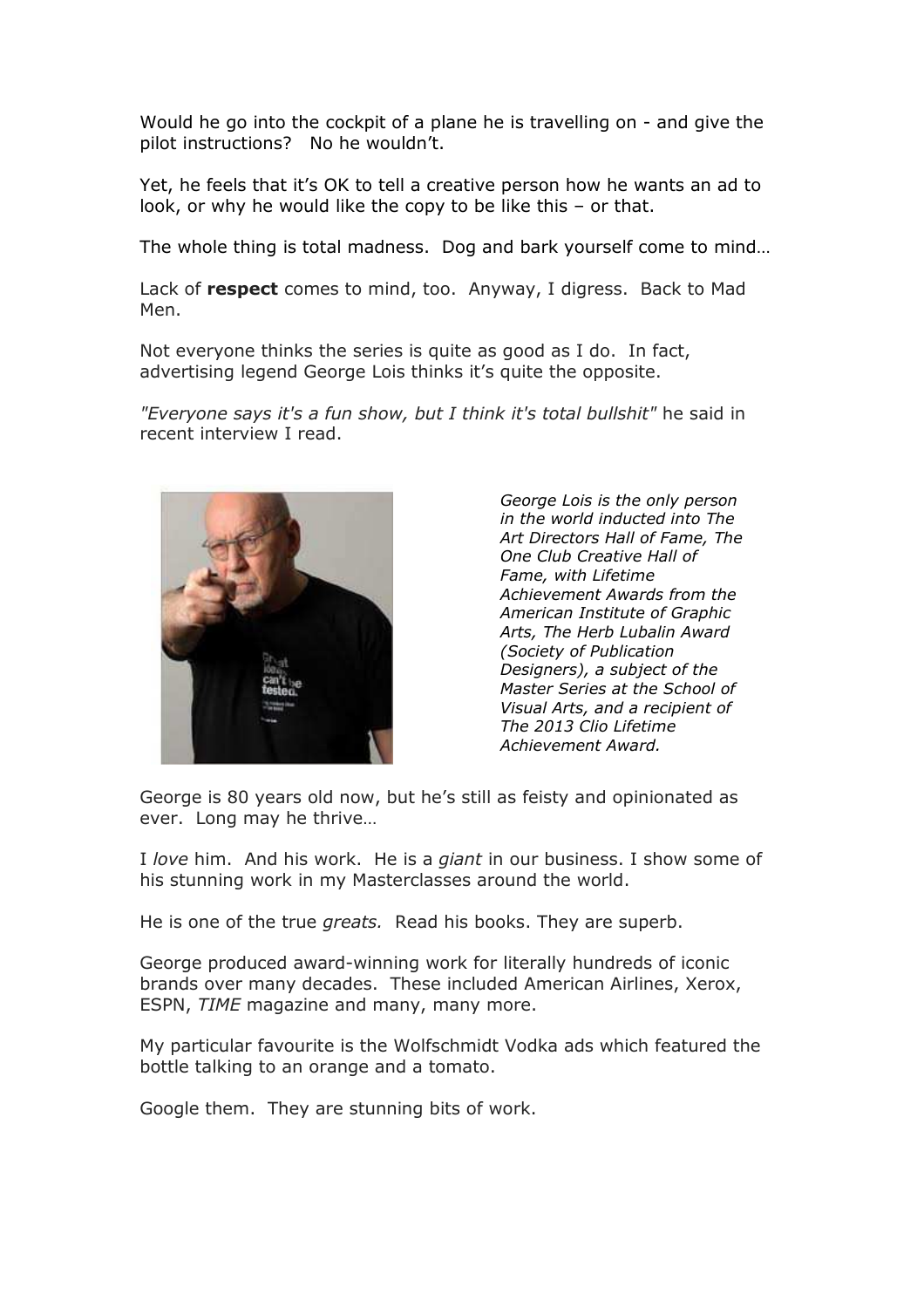

In 1968, this *Esquire* cover of Mohammed Ali as Saint Sebastian created by George, became a sensation and made him nearly as famous as the patron saint himself.

Anyway, when Mad Men was being planned, the producers apparently identified George as a key person and consultant to get a picture of what Mad Ave was like in the 60's.

George commented. *"In the beginning, I thought it was going to be about the creative evolution of the 60's. It was such a heroic period in advertising, literally changing the culture. But the show is total bullshit!"* 

*"I watched it the other night, and it's more disgraceful than I've already said it was. Every man in that show is a despicable WASP, anti-Semitic, son-of-a-bitch.* 

*They say they're telling it like it is, that women were playthings, they were taken advantage of. But how can you look at what's going on at that ad agency and say you'd want to set foot in there? I just don't understand the popularity of that show".* 

Sorry George. I disagree with you on this. It's *fabulous* television. But I do agree wholeheartedly with your final criticism:

*"Where's the brilliant marriage of copy and image? "* 

George, that's a really interesting question I've been asking for over two decades. Because I don't see very many successful 'marriages' any more.

Just consider that statement in itself. The 'marriage' of copy and image.

It's the coming together of great copy and stunning creative, to produce ART that addresses a marketing problem – and then solves it.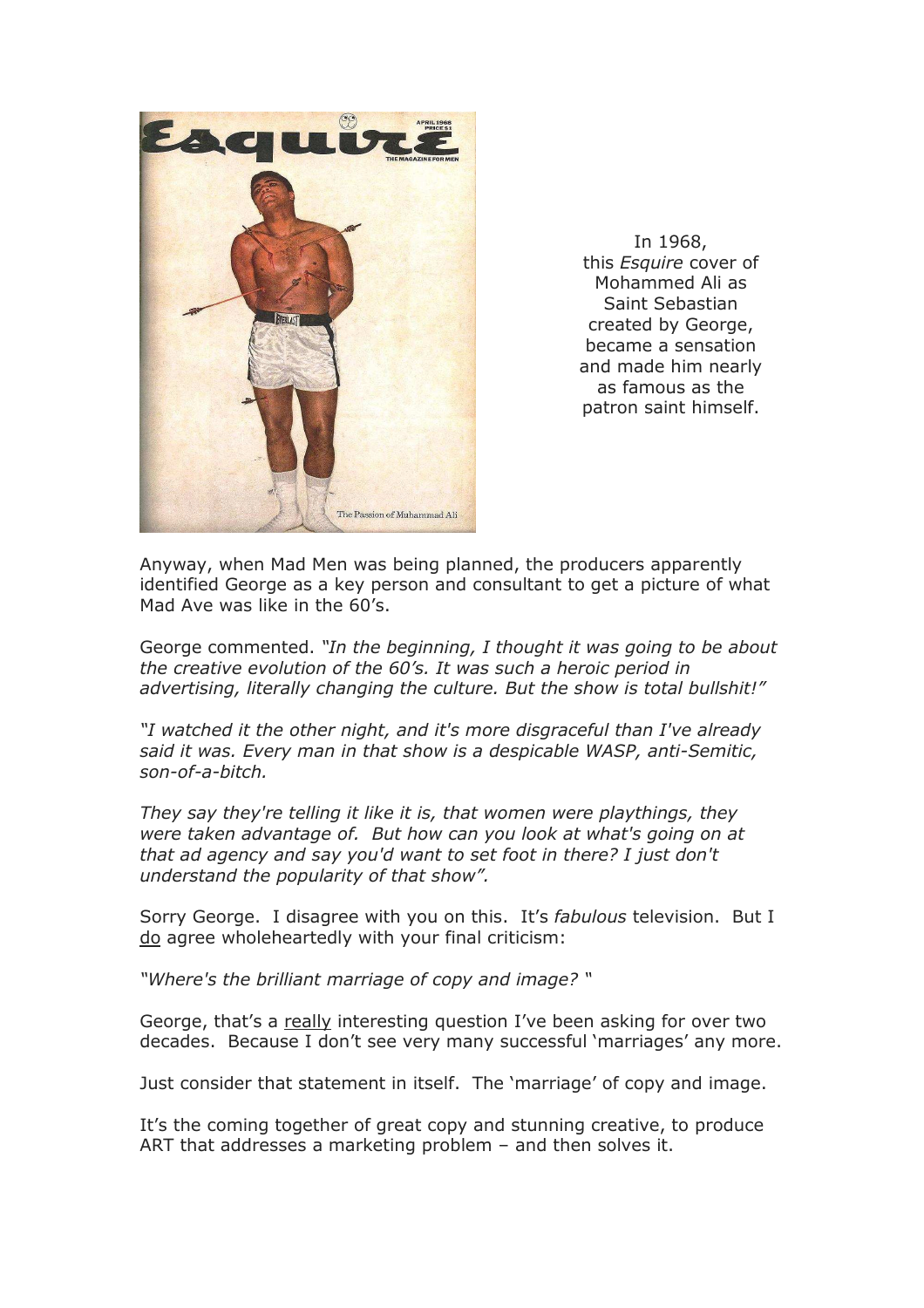Isn't that a wonderful thing? When done correctly, it certainly is. And, whoever creates it deserves oodles of **respect.** 

But do they get it? Rarely.

## **So, I invite you clients to the table for a discussion on this**. **I would love to hear your views. Have I got it wrong? Am I being hard on you?**

Do you feel you do understand how creative and copy works? Have you studied it? Do you know the techniques?

Do you allow your creative person and your copywriter the room to breathe? Or are you a red-pen merchant and change copy because you personally don't like it.

Even though it isn't aimed at you. Why would you do that?

Do you think you are creative and can write copy better than the professionals? If so, what are your credentials? And do feel you give the correct level of **respect** to whoever creates and writes your work?

Please let me know. I am genuinely interested in your views. And it could start a lively debate.

I'll leave the last word on respect to the wonderful George Lois. As usual, it's a fabulous story, made even better by George's colourful observations.

He was invited to a party for Mad Men. He walked in unannounced and no one knew who he was. He walked around for a few minutes and no one even approached him.

One of the greatest living creatives. Can you believe THAT?

Anyway, he asked someone to point out the producer, Matthew Weiner. He took a glass of champagne off a passing tray, waited until Weiner was on his own and calmly walked up to him.

He said, *"Mr. Weiner, my name is George Lois."*

George continues the story. *"He almost shit in his pants. He was very complimentary, almost to the point of being silly. He said, "You are very important to the show,"* and George said, *"In what way?"*

Weiner started waffling and George soon moved away. He spotted Jon Hamm, who plays Don Draper. He introduced himself.

*"He was so excited meeting me. I fell in love with the guy.* He said: *"I know everything you did. My God, I'm so thrilled..."* 

George commented that Jon went on and on, and he meant it*. "I tell you, I really liked the guy. Weiner, I got no respect for."*